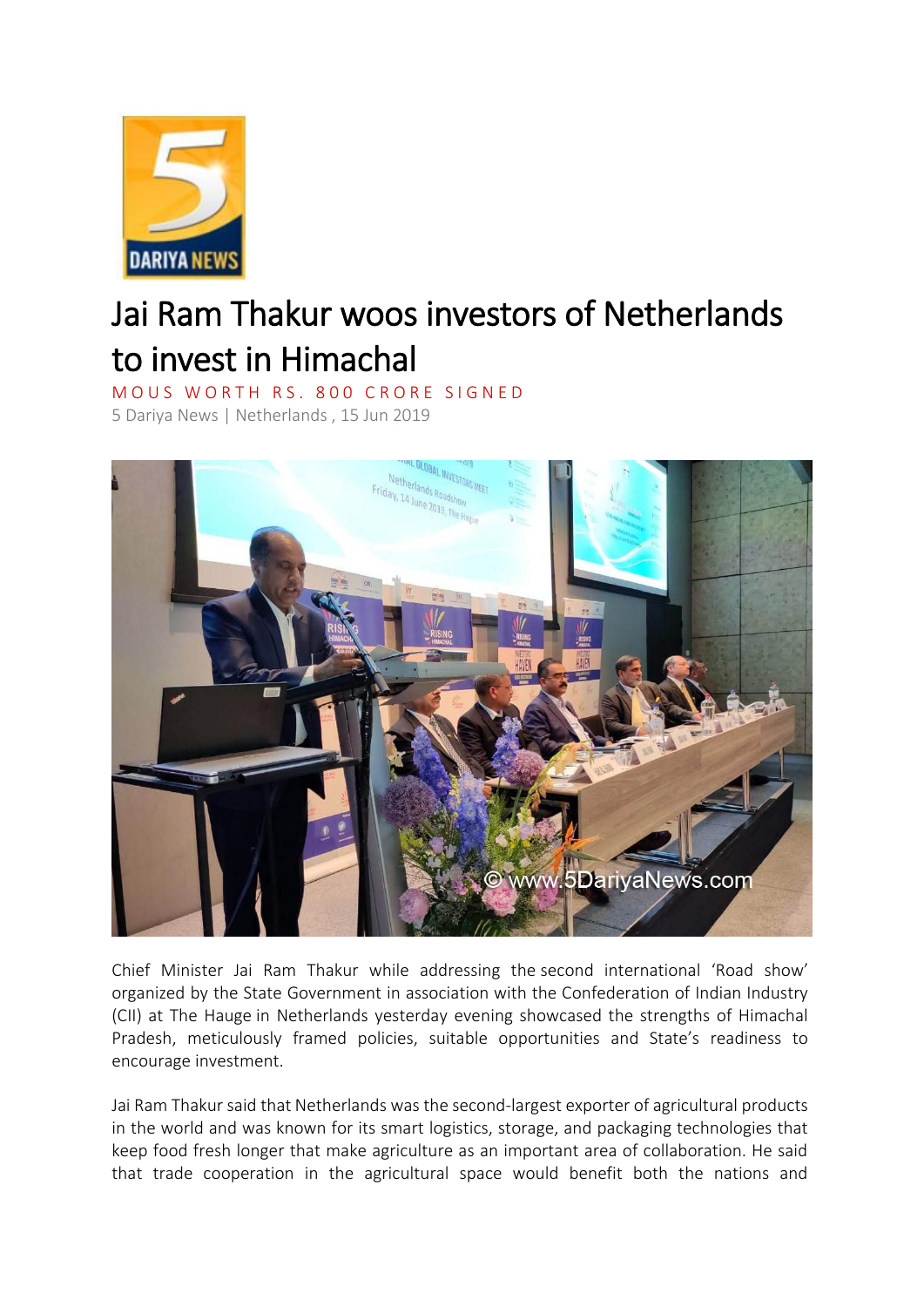supplement the efforts of the Government to double its food production and double its farmer's income and the world knows that the Netherlands has the technologies to make it happen. "My Government is putting up earnest efforts and budget on the renewal of apple orchards but still it has no match to the Netherlands, as the Dutch apple trees have a yield per hectare of 5 times the yield of the traditional apple trees variety in Himachal Pradesh, he added.

Chief Minister said that due to pristine atmosphere, peaceful environment, cultural diversity & linguistic plurality, Himachal Pradesh was one of the most visited States of the country. He said that there was immense potential available to the investors to invest in this key sector. Adventure tourism such as skiing, eco-tourism, developing Ski Resorts etc. also offered vast opportunities for the investment, he added.

While showcasing the investment opportunities being provided to the potential entrepreneurs, Chief Minister said that the State Government was providing attractive incentives under the Industrial Policy to boost investment in the State. He said that the Policy has been further amended to make it more attractive and industry friendly. "Special focus has been given in the new industrial policy to encourage investment in sectors such as Tourism, AYUSH, IT & Electronics and Hydro Energy, food processing and fruit processing etc", he added.

Chief Minister said that the State Government was keen to do business with Netherlands because Dutch economy was very open and relies strongly on international trade. He said that Netherlands served as the gateway for over 20 percent of all European Union-bound Indian exports and we were sure that the country would play a pivotal role in India's future trade talks with the European Union, he added.

Jai Ram Thakur said that over 115 Dutch companies such as Shell, Unilever, ING, Apollo, IKEA, Philips, Aegon, Heineken already have a growing and successful presence in India and the country has become a pivotal BPO base for Dutch companies too. He said that Prime Minister Narendra Modi and his Netherlands counterpart Mark Rutte signed over 50 MoUs in the fields of agriculture and food processing, technology, smart city development, cyber security, healthcare, clean energy and finance in May 2018. During the visit of Prime Minister to the Netherlands last year, both countries have initiated multiple programs to promote innovative solutions to solve challenges in healthcare, water, energy, and agriculture, he added.

Jai Ram Thakur said that the State Government was organizing its first Global Investors Meet in 2019 at Dharamshala for making it globally competitive and a leader among Indian states. The main objective of this Meet was to highlight Himachal Pradesh, before the whole world as a place for investment and opportunities, he said.

Earlier, the State Government signed a MoU with ASSOCHAM EUROPE in Netherlands through Dr. Vikas Chaturvedi Chairman ASSOCHAM Netherlands to strengthen and expand in the area of agriculture, horticulture, logistic and infrastructure. The ASSOCHAM Europe facilitates business between Europe and India.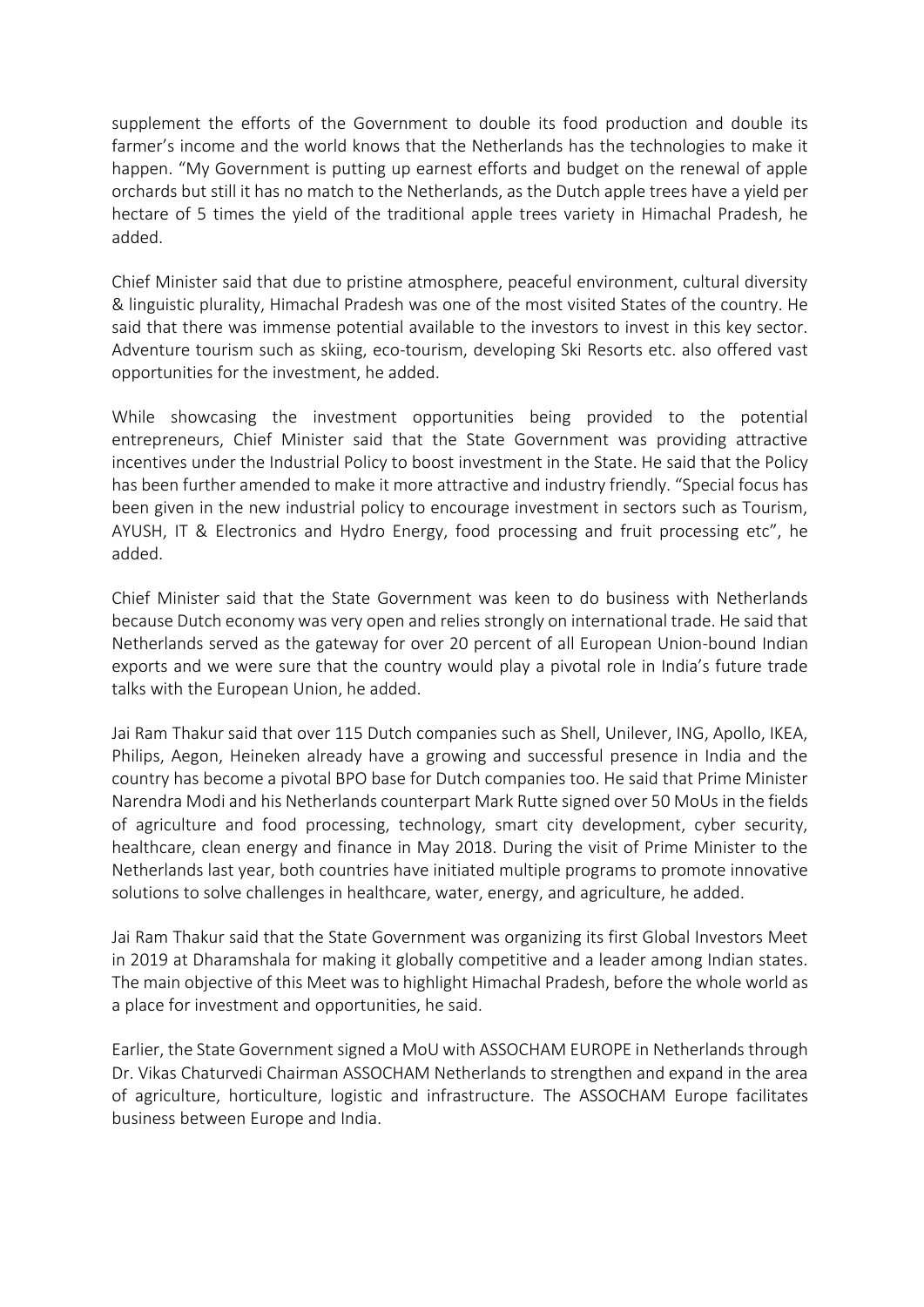The State Government also signed MoU with CM Corps for Rs. 500 croresto develop golf resort in Kangra district. The project is expected to start in the month of January, 2020 and would provide employment to over 1000 people.

Yet another MoU worth Rs. 300 crore was also signed with Takshinda Foundation for establishing an international Skill University in Kangra district of the State. The project is also expected to start by Januar, 2020.

Industries Minister Bikram Singh extended a warm welcome and stated about the State's Readiness to attract investment and highlighted that Himachal Pradesh has made a commendable step in establishing a manufacturing economy with over 50,000 manufacturing Units in the State providing employment to over four lakh persons. He further added that the State government houses a dedicated 'Investment Promotion & Facilitation Centre (IPFC)' which acts as a centralized one-stop-shop for the investors / businesses and provides complete handholding support in a structured, focused and comprehensive manner.

Ambassador of India to Netherlands, Venu Rajamony stated that the Indian State of Himachal had enormous advantages and strengths–dynamic political leadership, led by one of the youngest Chief Ministers in the country. He assured of a stable government and a proactive bureaucracy, keen to promote enabling business environment and attract foreign investments and lead the state towards the path of economic growth. He also highlighted of the great advantage the State Government enjoys with the Central Government as the present government in State and Central belongs to the same political party.

Additional Chief Secretary cum Principal Secretary to Chief Minister Dr. Shrikant Baldi delivered a brief presentation on the investment Opportunities in Tourism & Real Estate. He first expressed brief opportunities in the field of Tourism in Himachal Pradesh like Adventure Activities, Trekking & Camping, Wildlife, Unexplored Cold Desert, History, Architecture, Spirituality and Harmony. He further explained about the individual potential investible projects in details like Five Star Resorts, Ski Resorts, Eco Tourism, Convention Centre, Hot Water Wellness Resort, Sky Bridge, Lake Tourism, Destination Development, Ropeways, Civil Aviation, Tea Tourism and Tented Accommodation.

He also shared that the Himachal Pradesh is the best suited for the investment in real estate sector because of robust demand, enabling environment and robust support as well as organic demand from near-by States especially in mid hills such as Shimla, Solan, Dharamshala and Palampur.

Additional Chief Secretary Industries, Manoj Kumar gave a concise presentation highlighting on the facts why India is considered the economic bright spot in global economy and how Himachal Pradesh is an ideal 'Haven for Investors'. He gave a succinct brief on the 8 focus sectors in Himachal Pradesh and shared the reasons for investing in these sectors.

Business delegation comprising of Anil Nagpal, CEO, Alliance Formulations and Subodh Gupta, Chairman & MD, Microtek International shared their positive investment experiences in Himachal Pradesh.